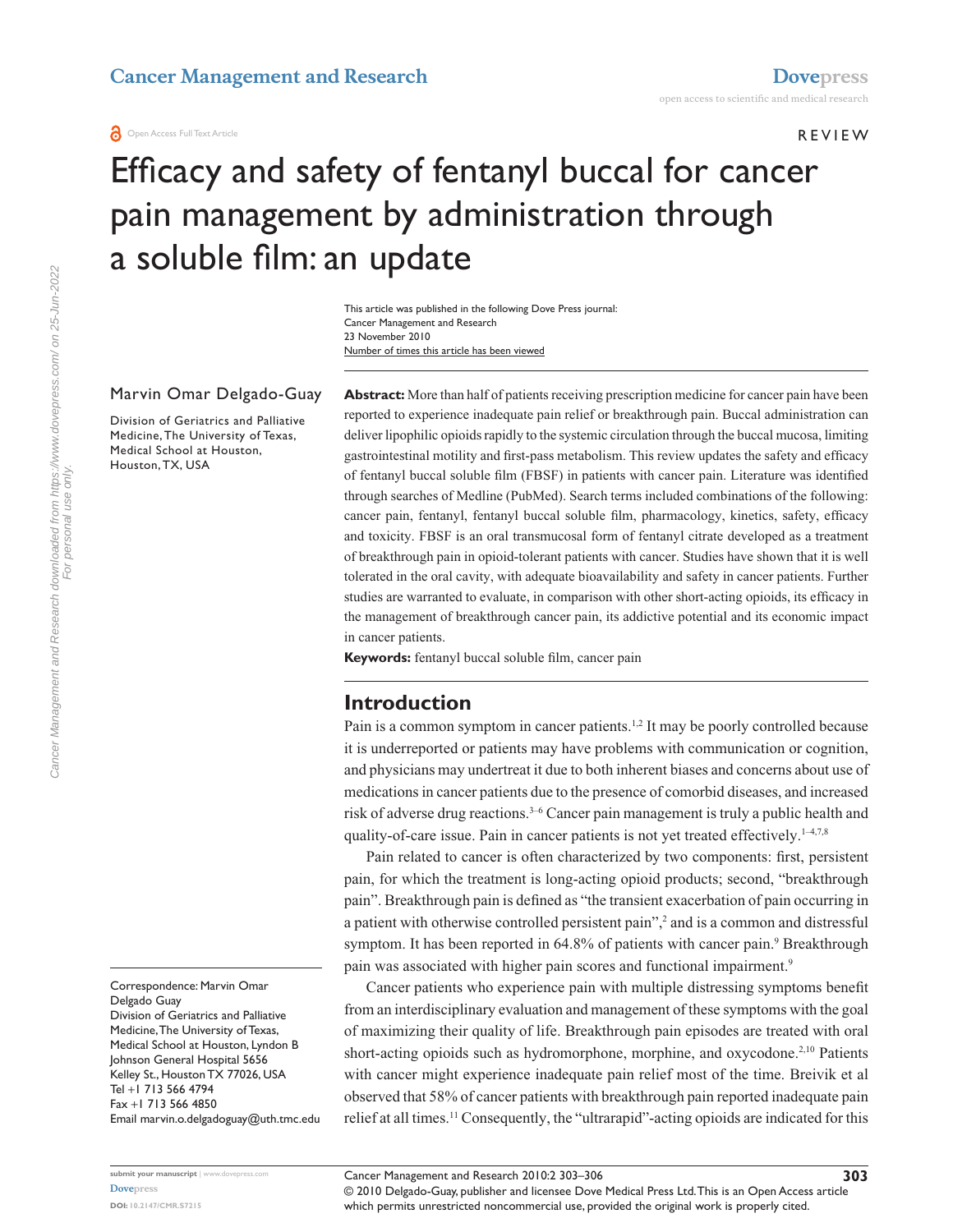type of pain. Specifically, with the transmucosal formulation of fentanyl the absorption through the oral mucosa from either the buccal cavity or sublingually is more rapid than oral absorption.2 Other benefits of oral transmucosal delivery include better tolerance in patients with dysphagia, nausea or vomiting,<sup>12</sup> and minimization of first-pass metabolism.<sup>2,12</sup> Fentanyl is a potent opioid analgesic that is well absorbed via the oral mucosa.<sup>12–14</sup> Various formulations are approved by regulatory authorities. The most recent product approved by the US Food and Drug Administration is fentanyl buccal soluble film (FBSF). This review provides the clinician with an update on the current role of FBSF, and its efficacy and safety in the management of cancer patients with pain.

# **Method**

Literature was identified through searches of Medline (PubMed). A bibliographical review of articles identified by these searches was also performed. Search terms included combinations of the following: cancer pain, fentanyl, fentanyl buccal soluble film, pharmacology, kinetics, and toxicity. All clinical trials, retrospective studies, and case reports relevant to FBSF and published in English were identified. Each was reviewed for data on the clinical pharmacology and safety of FBSF administration. Data from these studies and information from review articles and pharmaceutical prescribing information were included in this review.

## **Fentanyl**

Fentanyl is a mu-opioid receptor agonist, which acts as a pure agonist.13 It is a highly lipophilic compound that is freely soluble in organic solvents and sparingly soluble in water.<sup>15</sup> In its structure, fentanyl has a piperidine ring which plays an important role in its efficacy. The piperidine ring facilitates docking with the mu-opioid receptor.<sup>16</sup> The association with the mu-opioid receptor is rapid ( $t_{1/2}$ : 2.5 minutes). Fentanyl is more potent than morphine as evidenced by its Ki of  $2.9 \pm 0.2$  vs morphine's Ki of 15.<sup>13</sup> It has been described that fentanyl can interact with serotonin receptors as evidenced by its decreased analgesic effect when combined with  $5-HT<sub>1A</sub>$ receptor antagonists.17 Fentanyl has high protein-binding ability and low water solubility. It has a high volume of distribution and a high molecular weight, and thus is not dialyzable.18 Fentanyl is mainly metabolized by N-dealkylation to norfentanyl (4-N-[N-propionylanilino] piperidine) and hydroxyfentanyl, which are present in plasma and urine.<sup>19</sup> There is minimal fecal excretion and it is mostly excreted by the kidneys.18,19 Cytochrome P450 isoforms, found in the small bowel, can produce first-pass metabolism of fentanyl when

administered by the oral route.<sup>19</sup> The activity of cytochrome P450 3A4, the main isoform responsible for N-dealkylation of fentanyl, $19$  is inhibited by macrolides, antifungal agents, antidepressants (sertraline, fluoxetine, fluvoxamine), oral contraceptives, omeprazole, antiviral agents, valproic acid and cimetidine. When fentanyl is combined with these medications, the duration of the effect is prolonged and elimination slowed. In contrast, antiretroviral medications and rifampin induce cytochrome P450 3A4 activity, reducing the analgesic effect of fentanyl.20,21 Fentanyl is compatible with dexamethasone, hyoscine butylbromide, levopromazine, haloperidol, ondansetron and midazolam.13

Fentanyl can be administered transdermally, intravenously, subcutaneously, transmucosally, and sublingually.13,14 Several fentanyl formulations are approved. Oral transmucosal fentanyl citrate (OTFC) is a buccal formulation that is composed of a fentanyl lozenge on a stick that requires the patient to continuously roll a lollipop in the inner portion of their cheek. This form of administration and the formulation's high sugar content can provide a suboptimal therapy for some patients.<sup>2</sup> Another buccal formulation is fentanyl buccal tablet (FBT), which has been approved in United States and Europe. This formulation acts through an effervescence reaction that enhances fentanyl absorption through the buccal mucosa. This effervescent buccal tablet can be absorbed twice as fast as when the drug is swallowed or as the fentanyl lollipop.22–26 The most recent formulation of fentanyl that has been approved for the treatment of breakthrough pain in cancer patients is FBSF.

# **Fentanyl buccal soluble film**

FBSF is an oral transmucosal form of fentanyl citrate. It has a BioErodible MucoAdhesive (BEMA®; BioDelivery Sciences, Inc., Raleigh, NC) delivery technology.14,27–29 This technology consists of two different layers made of water-soluble polymeric films, one bioadhesive layer and one inactive layer. The bioadhesive layer contains fentanyl citrate that adheres within seconds of making contact with the moist buccal mucosa. The inactive layer isolates the bioadhesive layer from the buccal cavity, minimizing the amount of fentanyl that is swallowed and facilitating delivery directly to the buccal mucosa. $27-29$ Once applied FBSF starts to dissolve in minutes and is completely dissolved within 15 to 30 minutes without patient effort. It requires a minimal quantity of saliva. Delivered by this system, the proportion of the fentanyl dose that undergoes transmucosal absorption is approximately 50% and the absolute bioavailability is approximately  $71\%^{29-31}$  (Table 1). In a randomized, open-label trial, 12 healthy subjects received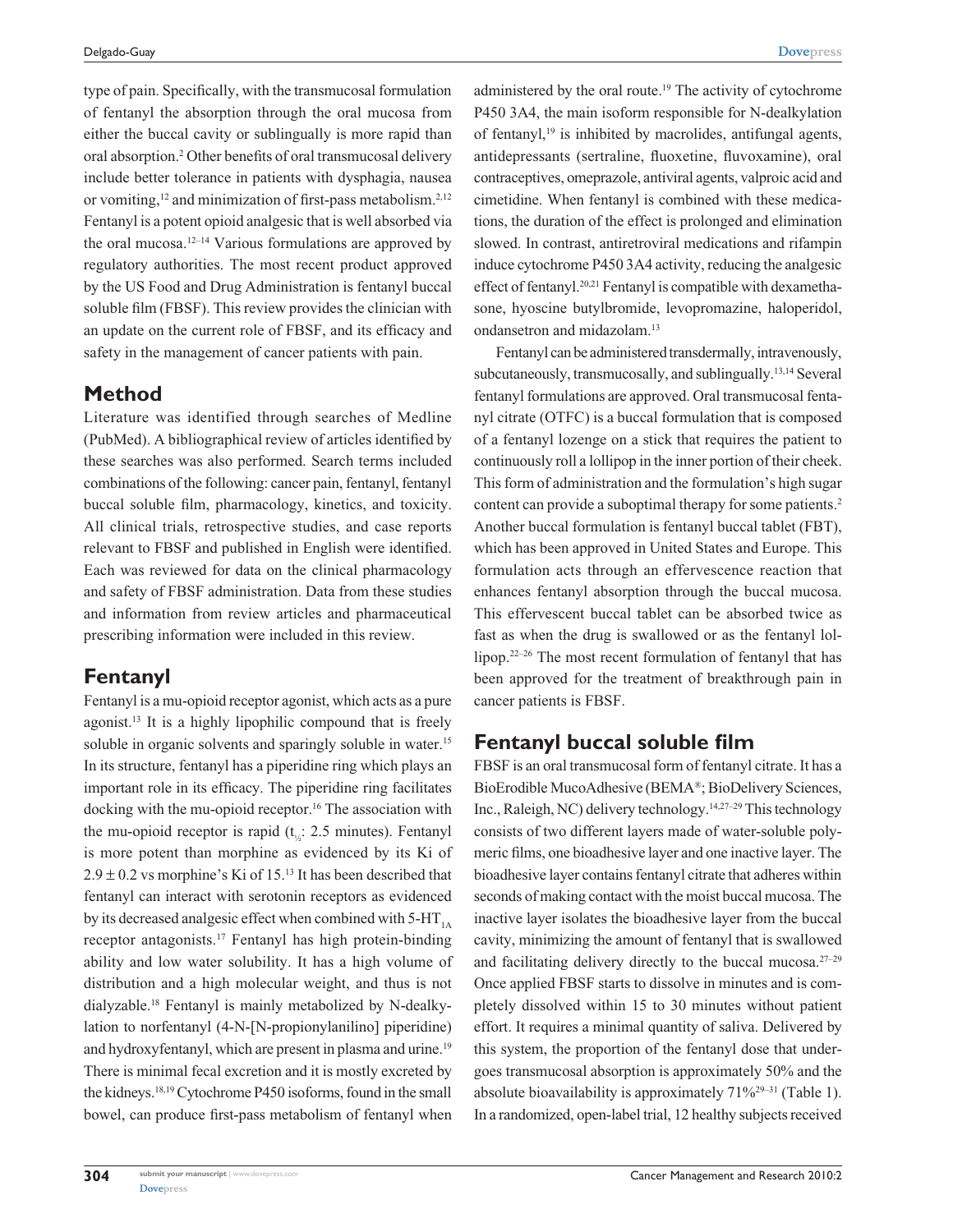|  |  | Table I Pharmacology of fentanyl buccal soluble film (FBSF) |  |  |  |  |  |  |  |
|--|--|-------------------------------------------------------------|--|--|--|--|--|--|--|
|--|--|-------------------------------------------------------------|--|--|--|--|--|--|--|

|                        | <b>Characteristics</b>                       |  |  |  |  |
|------------------------|----------------------------------------------|--|--|--|--|
| Class                  | Potent opioid analgesic                      |  |  |  |  |
| Route                  | Oral transmucosal (buccal)                   |  |  |  |  |
|                        | BioErodible MucoAdhesive Delivery Technology |  |  |  |  |
| <b>Bioavailability</b> | 71%                                          |  |  |  |  |
| Protein binding        | 80%-85%                                      |  |  |  |  |
| Metabolism             | Hepatic and intestinal (cytochrome P450 3A4) |  |  |  |  |
| Half-life              | 14 hours                                     |  |  |  |  |
| Elimination            | Urine (mainly)                               |  |  |  |  |
| Strengths              | 200, 400, 600, 800, 1200 µg                  |  |  |  |  |
|                        |                                              |  |  |  |  |

single doses of three FBSF formulations (pH 6, pH 7.25, and pH 8.5) and OTFC, with concurrent naltrexone. The study demonstrated that, of these three formulations, the pH 7.25 FBSF formulation reached peak plasma fentanyl concentration  $(C_{\text{max}})$  fastest and had the highest  $C_{\text{max}}$  value and the greatest area under the curve concentration. Compared with OTFC, peak plasma fentanyl concentrations with pH 7.25 FBSF were significantly higher (mean  $C_{\text{max}}$  1.67 vs 1.03 ng/mL).<sup>28</sup> There is a direct relationship between the surface area of the dose unit and the dose of fentanyl combined with the mucosa contact time that results in consistent plasma concentrations when equivalent doses are delivered by single or multiple dosage units.30 Consequently, the absorption surface area with a single 800-µg dose is exactly the same as with four individual 200-µg films.29 Rauck et al in a multicenter, randomized, double-blind placebo-controlled, multiple-crossover study, with opioidtolerant adult patients with chronic cancer pain experiencing one to four daily episodes of breakthrough pain, showed that FBSF is an effective option for control of breakthrough pain in patients receiving ongoing opioid therapy.14 This efficacy was evidenced by a greater number of the sum of pain intensity difference at 30 minutes postdose FBSF than placebo. FBSF was well tolerated in the oral cavity, with no treatment-related oral adverse effects.14 At this time no other study has compared the efficacy of FBSF against other short-acting opioids in cancer patients with pain.

The recommended starting dose of FBSF, regardless of prior therapy, is 200 µg per episode. The dose can be increased by 200 µg using 200-µg films in different areas of the mouth. If the pain persists after a 800-µg dose, a single 1200-µg film could be prescribed for the next episode.31 Single doses should be separated by at least 2 hours. It has been recommended that no more than four doses should be given per day. Doses higher than 1200  $\mu$ g per episode are not recommended.<sup>31</sup>

Adverse events with FBSF are mainly gastrointestinal (nausea, vomiting, constipation) and central nervous system disorders (dizziness, headaches). No changes have been reported in vital signs, electrocardiograms, physical examinations, or clinical laboratory tests.28 It is classified as category C (risk cannot be ruled out) for use during pregnancy.<sup>31</sup>

## **Conclusion**

FBSF is an effective option for control of breakthrough pain in cancer patients receiving ongoing opioid therapy. It has adequate bioavailability and tolerability. Further studies are warranted to evaluate, in comparison with other short-acting opioids, its efficacy in the management of breakthrough cancer pain, its addictive potential and its economic impact in cancer patients.

#### **Disclosure**

The author discloses no conflicts of interest.

#### **References**

- 1. Delgado-Guay MO, Bruera E. Management of pain in the older person with cancer. Part 1. *Oncology*. 2008;22:56–61.
- 2. de Leon-Casasola OA. Current developments in opioid therapy for management of cancer pain. *Clin J Pain*. 2008;24:S3–S7.
- 3. Yennurajalingam S, Braiteh F, Bruera E. Pain and terminal delirium research in the elderly. *Clin Geriatr Med*. 2005;21:93–119.
- 4. Basso U, Monfardinin S. Multidimensional geriatric evaluation in elderly cancer patients: a practical approach. *Eur J Cancer Care*. 2004; 13:424–433.
- 5. Mercadante S, Arcuri E. Pharmacological management of cancer pain in the elderly. *Drugs Aging*. 2007;24:761–776.
- 6. Dalal S, Del Fabbro E, Bruera E. Symptom control in palliative care part 1: oncology as a paradigmatic example. *J Palliat Med*. 2006;9: 391–408.
- 7. Aziz NM. Cancer survivorship research: state of knowledge, challenges and opportunities. *Acta Oncol*. 2007;46:417–443.
- 8. World Health Organization (WHO). *Cancer Pain Relief and Palliative Care*. Geneva, Switzerland: WHO, 1990:804.
- 9. Caraceni A, Martini C, Zecca E, et al. Breakthrough pain characteristics and syndromes in patients with cancer pain. An international survey. *Palliat Med*. 2004;18:177–183.
- 10. William L, Macleod R. Management of breakthrough pain in patients with cancer. *Drugs*. 2008;68:913–924.
- 11. Breivik H, Cherny N, Collett B, et al. Cancer-related pain: a pan-European survey of prevalence, treatment, and patient attitudes. *Ann Oncol*. 2009;20:1420–1433.
- 12. Zhang H, Zhang J, Streisand JB. Oral mucosal drug delivery: clinical pharmacokinetics and therapeutic applications. *Clin Pharmacokinet*. 2002;41:661–680.
- 13. Prommer E. The role of Fentanyl in cancer-related pain. *J Palliat Med*. 2009;12:947–954.
- 14. Rauck R, North J, Gever LN, Tagarro I, Finn AL. Fentanyl buccal soluble film (FBSF) for breakthrough pain patients with cancer: a randomized, double-blind, placebo-controlled study. *Ann Oncol*. 2010; 21:1308–1314.
- 15. Ummenhofer WC, Arends RH, Shen DD, Bernards CM. Comparative spinal distribution and clearance kinetics of intrathecal administered morphine, fentanyl, alfentanil, and sufentanyl. *Anesthesiology*. 2000; 92:739–753.
- 16. Dosen-Micovic L, Ivanovic M, Micovic V. Steric interactions and the activity of fentanyl analogs at the [mu]-opioid receptor. *Bioorg Med Chem*. 2006;14:2887–2895.